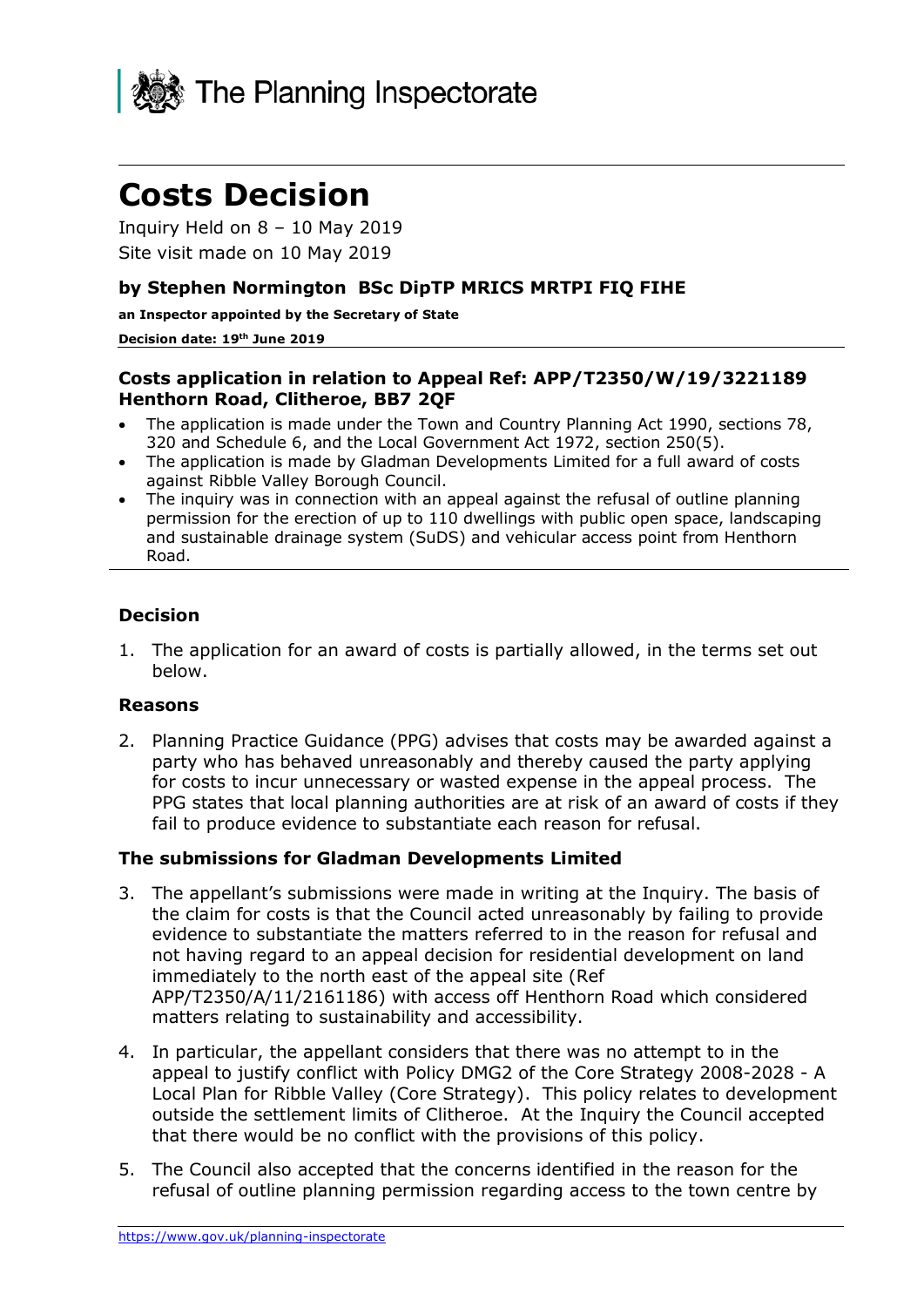cycling are unevidenced. The Council's sole case related to a view about a lack of accessibility by walking and by bus, with the latter not being identified in the reason for refusal of outline planning permission. The appellant considers that the Council has placed an over-reliance on arbitrary figures regarding acceptable walking distances. It also failed to take appropriate account of the content of the submitted planning obligation that secures the continuation of the bus service until 2026.

- 6. The appellant also considers that the Council's case on accessibility did not cogently explain why the appeal site is different from the neighbouring two sites where development has recently taken place and which were permitted in one case on appeal and in the other by the Council.
- 7. As a consequence of the above, the appellant considers that the failure of the Council to even try to defend aspects of the reason for refusal and the failure to provide substantive evidence on some matters it still pursued, including explaining why the appeal site is different from the neighbouring site, is unreasonable conduct. Such unreasonable conduct is considered by the appellant to have caused the incurrence of unnecessary expense. Furthermore, if the abandoned points had not been cited as part of the reason for refusal and the insubstantial case on the remaining points had not been pursued, taking into account similar adjacent case, then an appeal would not have been necessary. As such, the appellant considers that a full award of costs is justified.

## **The response by Ribble Valley Borough Council**

- 8. The Council provided a handwritten response to the cost claim which was supplemented orally during the Inquiry. It is acknowledged that Policy DMG2 was not pursued but considers that the Development Plan had to be considered as a whole in addressing this matter. Therefore, this did not result in additional expense. The Council also accepts that cycling accessibility was also not pursued. However, Key Statement DMI2 of the Core Strategy was pursued with refence to walking and, as such, constitutes the policy basis for the consideration of accessibility issues. In considering Key Statement DMI2 as a whole, the Council considers that it would have been inconceivable for the appellant not to have addressed cycling in the assessment of all matters of accessibility.
- 9. The Council considers that the preferred walking distances as set out in the Chartered Institute of Highways and Transportation document 'Guidelines for Providing for Journeys on Foot' are not arbitrary and are well recognised as material considerations. In addition, Lancashire County Council, in its capacity as highway authority saw the proposed development as being at the 'extreme end' of accessibility for walking purposes.
- 10. With regard to the bus service, the Council considers that the planning obligation only guarantees the provision of the service until 2026 and it cannot be concluded that the appeal site will have access to a regular bus service beyond that date. Furthermore, with regard to the neighbouring site granted on appeal, the Inspector envisaged a 'high quality' bus halt on Lune Road which has not been provided, nor has the lighting of the route to the Leisure Centre which would be used by the prospective residents of the appeal site.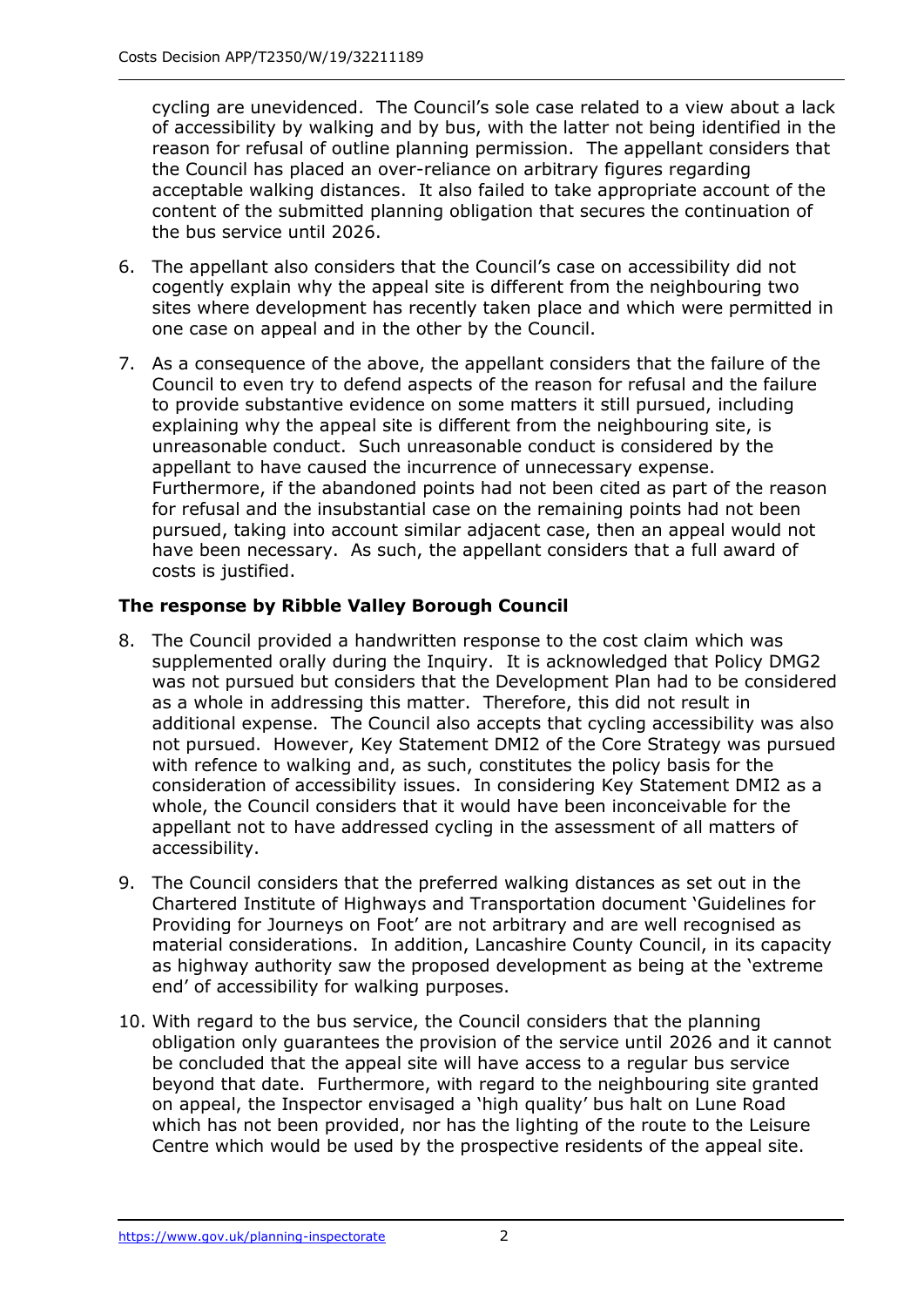## **Reasons**

- 11. Despite conflict with Policy DMG2 being identified in the reason for the refusal of outline planning permission there was no attempt by the Council in the appeal to justify conflict with this policy. Although the proposed development lies outside of the settlement limits of Clitheroe, the Council advised that this policy is permissive of development that adjoins the settlement boundary as this constitutes consolidation and expansion of the settlement.
- 12. Taking into account the Council's views at the Inquiry that there would be no breach of this policy, I can see no reasonable justification for its inclusion in the reason for refusal. Consequently, I consider that the reference to a breach of Policy DMG2 constitutes unreasonable conduct that caused the appellant to incur unnecessary expense in providing evidence to demonstrate that there was no such breach.
- 13. The reason for refusal specifically mentioned that the site had a lack of cycling access to the town centre. Notwithstanding the Council's view that Key Statement DMI2 needed to be considered holistically, there was a clear emphasis within the reason for refusal that cycling access was inadequate. Consequently, there was an understandable requirement for the appellant to address cycling issues in depth in the Inquiry.
- 14. With regard to cycling, the Council only identified that there were inadequate cycle parking facilities in the town centre. This matter was not referred to in the reason for refusal. No evidence was provided to substantiate the assertion in the reason for refusal that the site has a lack of cycling access to the town centre. In respect of the Council's only concern regarding a lack of facilities, the submitted planning obligation provides for a financial contribution to the cost of providing additional cycle parking facilities. This appropriately addresses the Council's only identified concern on this matter.
- 15. However, no evidence whatsoever was provided to justify the Council's position regarding a lack of cycling access from the site to the town centre as set out in the reason for refusal. Consequently, I consider that the unjustified reference to inadequate cycling access to the town centre constitutes unreasonable conduct that caused the appellant to incur unnecessary expense in providing evidence to demonstrate that cycling accessibility was adequate.
- 16. With regard to the bus service, this was not a matter specifically identified in the reason for refusal but was raised in evidence at the Inquiry. The Council's concerns relate to the fact that the 'quality bus stop' had not been provided and that service may not continue beyond 2026. No evidence was provided to suggest that there was any breach of the planning obligation attached to the permission for the site to the north east that was granted on appeal and which provided for the 'quality bus stop'.
- 17. The appellant identified that it was a matter for the highway authority to determine what they considered to be an adequate bus stop and no other evidence was provided that would enable me to take a contrary view. Whilst I was led to believe that a post and sign is shortly to be provided there were no plans by the highway authority to install a shelter. No evidence was provided by the highway authority to suggest that the form of bus stop currently provided is inadequate.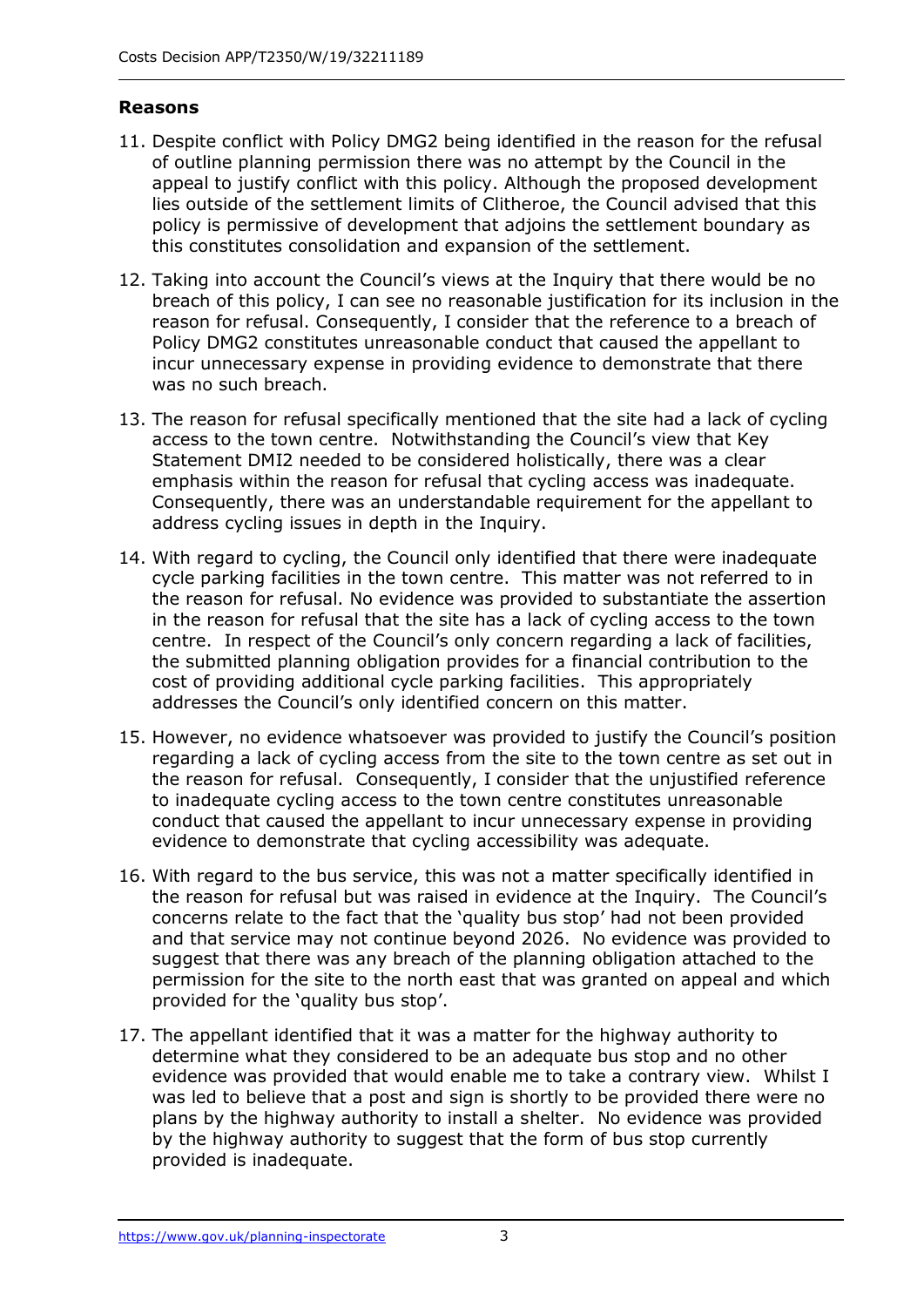- 18. The submitted planning obligation would enable the continuation of the bus service until 2026. The provision of 5 years initial funding to enable the establishment of public transport patronage is reasonable and is not uncommon. The obligation effectively means that by 2026 a bus service serving the area in the vicinity of the appeal site would have been secured for 10 years (from 2016 to 2026). Whilst I accept that there can be no guarantee that the service would be sustained beyond 2026, the 10 year period that it would be in operation is more than adequate for public transport travel patterns and bus patronage to be established.
- 19. Consequently, I consider that the Council failed to appropriately substantiate its concerns regarding bus service provisions and did not appropriately take into account the provisions of the planning obligation that secured its provision until 2026. The view that bus service would be inadequate, the possible discontinuation of the bus service after 2026 and the fact that the bus stop provided was not a 'quality stop', despite no breach of any planning obligation being identified, are not substantive matters on which to conclude that accessibility by public transport was poor. Moreover, no reference to any inadequacy in public transport provision was identified in the reason for refusal.
- 20. As such, I consider that the lack of justification in alleging inadequate bus service provision constitutes unreasonable conduct. This caused the appellant to incur unnecessary expense in providing evidence to demonstrate that the bus service provision was adequate.
- 21. Turning to the matter of walking, both parties referred to guidance documents that provided various distances as to what constitute an appropriate walking distance. These documents predominantly refer to preferred distances. I consider that there is some subjectivity as to the distances that people may prefer to walk. Consequently, I consider that the distances set out in various documents are a guide only and cannot be applied prescriptively. The highway authority considered that the site was on the limit of accessibility. It lies approximately 2km from the town centre. As such, it was not unreasonable for the Council to raise concerns regarding walking accessibility in the reason for refusal.
- 22. The views of the Council regarding walking accessibility were relevant to the provisions of Key Statement DMI2 of the Core Strategy and were substantiated in the evidence provided in the appeal. I consider that that the Council had reasonable concerns about the accessibility of the appeal site to the town centre by means of walking which partly led to the decision to refuse the application. Accordingly, I do not find that the Council failed to properly consider the merits of the scheme with regard to walking accessibility and therefore the appeal could not have been avoided in this regard.
- 23. The Council identified in the response to the cost claim that street lighting had not been provided to pedestrian route to the Leisure Centre from the adjacent Blakewater Road development to the north east of the appeal site. However, no breach of any planning conditions or obligation was identified. In my view this matter has little relevance in my consideration of the application for an award of costs. I have therefore attached no weight to these concerns in my consideration of this costs application.
- 24. With regard to the appeal decision on the neighbouring site (Ref APP/T2350/A/11/2161186) it is an established planning principle that each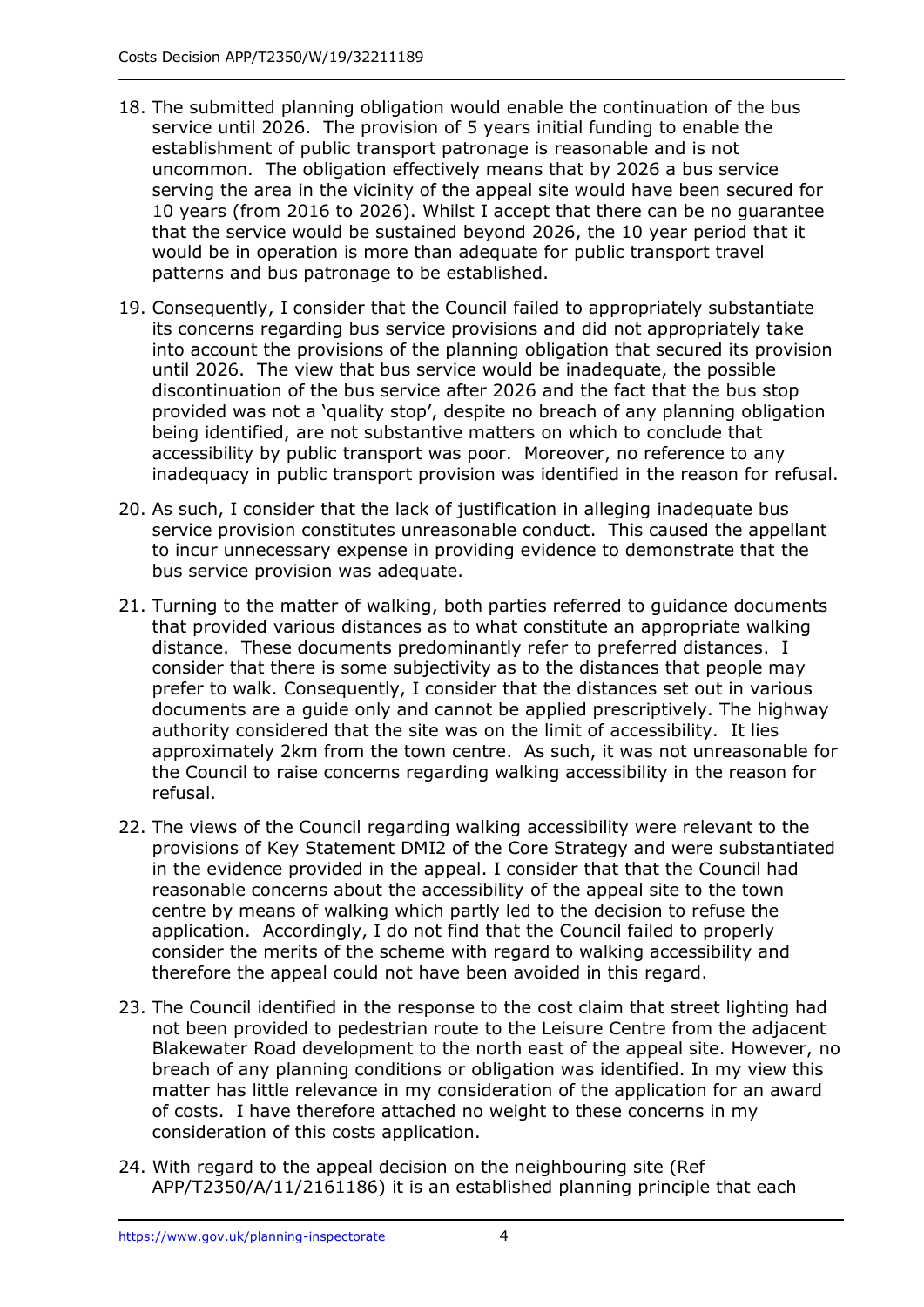planning application has to be considered on its own individual merits. However, there are clearly some similarities in the locational circumstances of that site and the appeal site in that distances and routes to the town centre are substantially the same. I recognise the appellant's concerns regarding this matter.

- 25. However, I have found above that the Council's concerns regarding walking accessibility were founded on a reasonable basis. I concur with the views of the highway authority that the site is at the extreme limit of walking accessibility. As such, I do not consider that the Council failed to take into account the appeal decision on the adjacent site in respect of walking.
- 26. It is clear from the evidence provided that the consideration of the relevance of other appeal decisions can be subjective. Just because I have found differently from the Council regarding walking distances does not mean to say that the Council's concerns had no basis. Accordingly, I do not find that the existence of the appeal decision on the adjacent site suggests that the Council failed to properly consider the merits of the scheme before me.
- 27. Finally, the appellant suggested that the Council could not demonstrate a five year supply of land for housing (HLS). Both main parties produced substantial evidence with regard to this matter. The dispute with regard to HLS was raised at the discretion of the appellant to which the Council produced adequate evidence to substantiate its position. Consequently, there is no basis for any award of costs in relation to this matter.

## **Conclusion**

- 28. The Council's reason for refusing planning permission, as set out in its Decision Notice, specifically referred to matters of cycling and walking accessibility and identified conflict with a planning policy relating to the location of development outside of settlements limits. In providing no substantive evidence to support that part of the reason for refusal relating to cycling and in respect of a perceived conflict with Policy DMG2, I find that the Council behaved unreasonably in reaching its decision.
- 29. The Council partly relied on a deficiency in bus service provision which was not specifically identified in the reason for refusal in the same way that concerns regarding cycling and walking were. The bus service is already operational and would continue to be subsidised for a further five years under the terms of the submitted planning obligation. In respect of this matter, I consider that the Council acted unreasonably by failing to appropriately take into account the provisions of the obligation and the benefits that it would provide in securing public transport provision up to 2026.
- 30. I do not consider that any award of costs is justified with regard to matters relating housing land supply or accessibility by means of walking. Consequently, a full award of costs is not justified.
- 31. However, I conclude that a partial award of costs, to cover the expense incurred by the applicant in contesting those parts of the Council's reasons for refusal and case relating to conflict with Policy DMG2, cycling and bus accessibility is justified